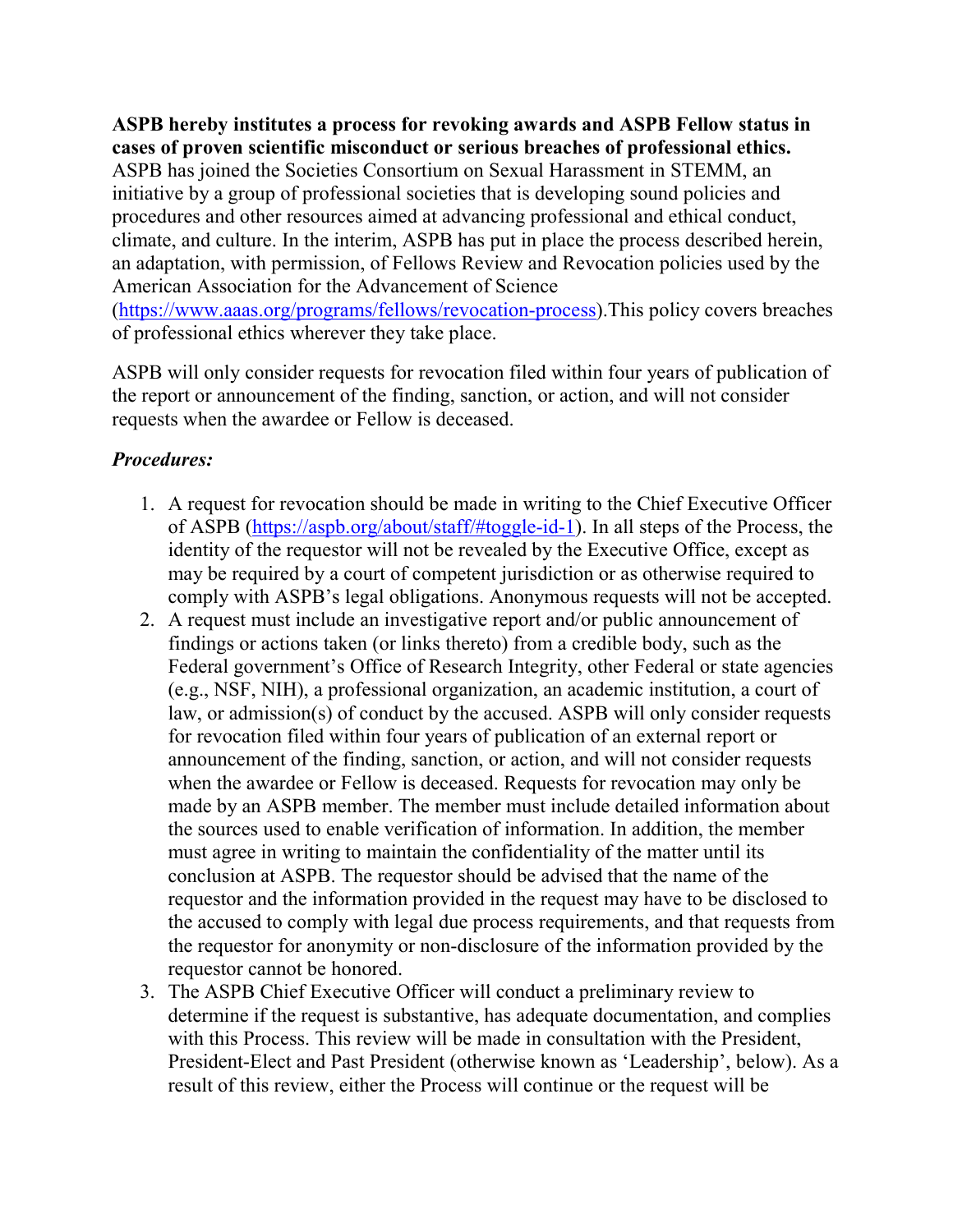dismissed. In either case, the staff will provide a report to the ASPB Board of Directors (BoD; https://aspb.org/about/committees/#toggle-id-1).

- 4. During revocation procedures, deliberations on claims will be based on the evidence provided. Investigations by ASPB of complaints or charges beyond information presented in the request or otherwise available publicly (such as publications or court records) will not occur as part of revocation procedures.
- 5. Based on the submitted documents, the BoD will decide whether to proceed with revocation procedures or to dismiss the request. If the BoD proceeds, it will refer the matter to a four-member Revocation Panel consisting of the three Constitution and Bylaws Committee members and one former President (appointed by the current President). Should one of the committee members disclose a conflict of interest, the President will appoint an alternate member. The Revocation Panel will remain active until a determination has been made on the request. This work may continue past the end of a Constitution and Bylaws committee member's term and/or the term of the appointed President.
- 6. If the BoD decides to proceed, the awardee or Fellow will be offered the option to resign their status. The accused will be given notice of the request, with the supporting documentation and the process being followed. The accused will be invited to respond in writing to the request within fourteen days, and if desired, make an oral presentation to the Revocation Panel, ordinarily via telephone conference. Such conference will not include any representatives of the accused and will be limited in time and scope per the direction of the Revocation Panel.
- 7. After the deadline for responses has passed, the Revocation Panel will consider the original request, any responses, including the oral presentation/conference with the accused, if any, and may also consider any other pertinent information of public or official record. The Revocation Panel will discuss and vote on a motion of revocation. An affirmative vote of three of the four on the Revocation Panel is required for this motion to pass. The decision of the Revocation Panel is final and there is no appeal.
- 8. Following the decision, the Revocation Panel will provide a summary report to the BoD. The report will indicate if the motion passed or not, but neither the vote tally nor the decisions of individual voting members will be included. The CEO will share this report with the accuser and the accused.
- 9. If the ASPB Executive Office staff determine that there should be an announcement or publication of the decision to revoke Fellow status, the background factors or bases for the revocation may be included in the announcement.
- 10.Reinstatement: After an awardee or Fellow's status has been revoked or an awardee or Fellow has resigned under the procedures of this Process, should significant, material new evidence come to light that would call into question the conclusion to revoke awardee or Fellow status, a member may request reinstatement. The process and procedure for reinstatement will be substantively equivalent to the procedure to revoke awardee or Fellow status.